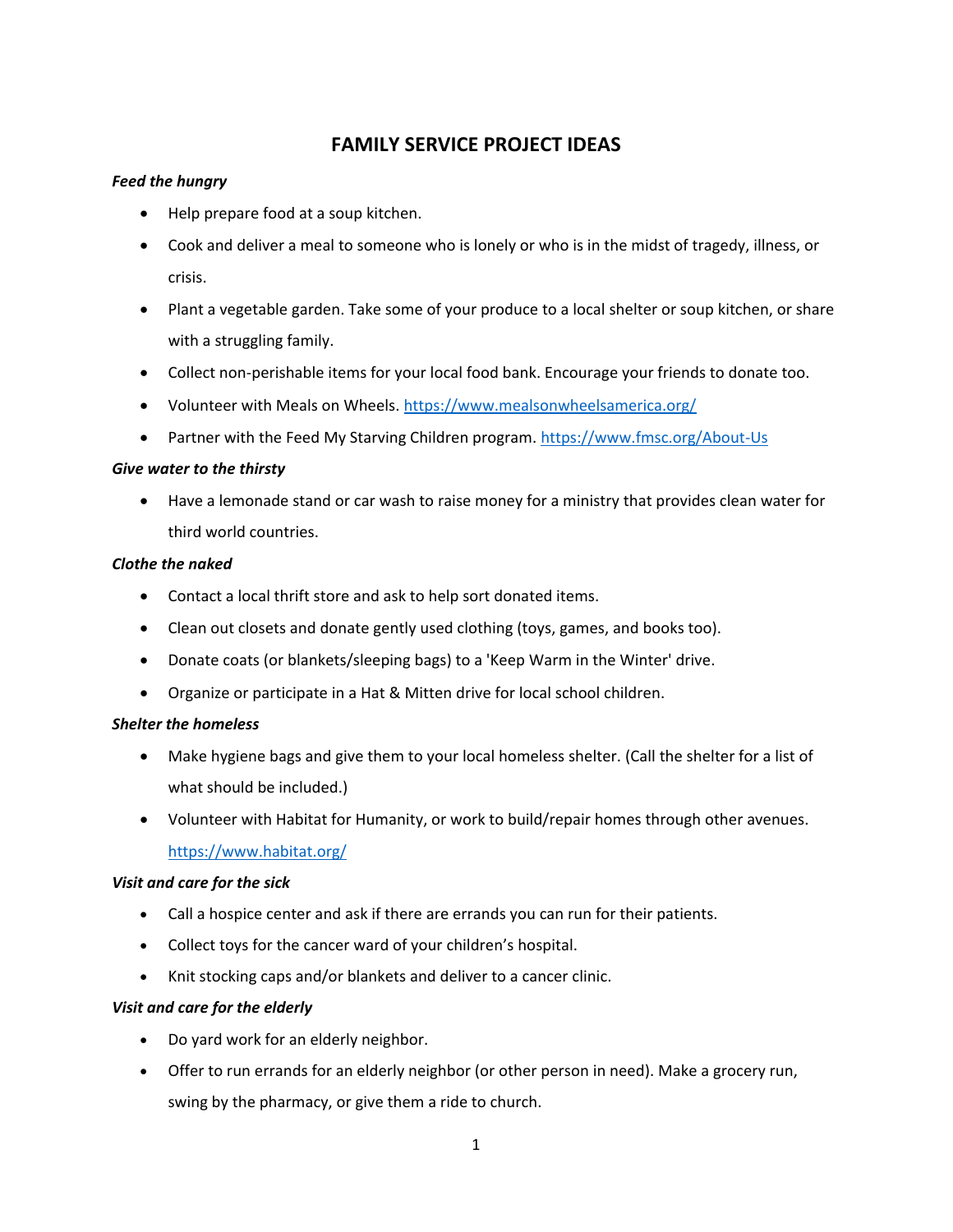- Help a senior citizen or a person with a disability with simple fix-it projects around the house, like changing lightbulbs or cleaning gutters.
- When bad weather is coming, call an elderly neighbor or other needy person to check on them. Offer to let them come to your home before the weather hits your area.
- Help seniors learn to use a computer and Facebook, or email, to stay in touch with their own families and grandchildren.
- Visit a local nursing home. Not sure what to do while you are there? You can:
	- o play an instrument
	- $\circ$  sing a song, or arrange for a group or choir to sing there
	- o take a pet to visit
	- o paint the residents' nails and give hand massages, host a BINGO game
	- o create cards or a craft to give to the residents
	- o play board games with them
	- o plant a garden for them
	- $\circ$  just talk to them and listen to their stories

## *Visit and care for the lonely*

- Befriend a lonely person and arrange that your family and/or you will visit regularly.
- Make Valentine's Day,  $4<sup>th</sup>$  of July, Halloween (or any other holiday) cards and deliver them to an assisted living facility. Arrange to go during meal time so that you can visit with residents.
- Read a story aloud to a neighbor or other person in need of company and comfort.

## *Pray for the living and the dead*

- Go on a prayer walk around your neighborhood. Pray for each home and the families who live there.
- Pray and/or fast for any intention.

## *Care for families and children*

- Call someone who has recently had a baby and volunteer to take their other children to the park.
- Bake cookies or bring snacks to a community center that provides after school care for families.
- Offer to babysit (for free) for an evening for a single parent.
- Babysit (for free) to help a married couple enjoy some time focusing on their marriage relationship.
- Offer to drive carpool for a family who is going through a difficult season.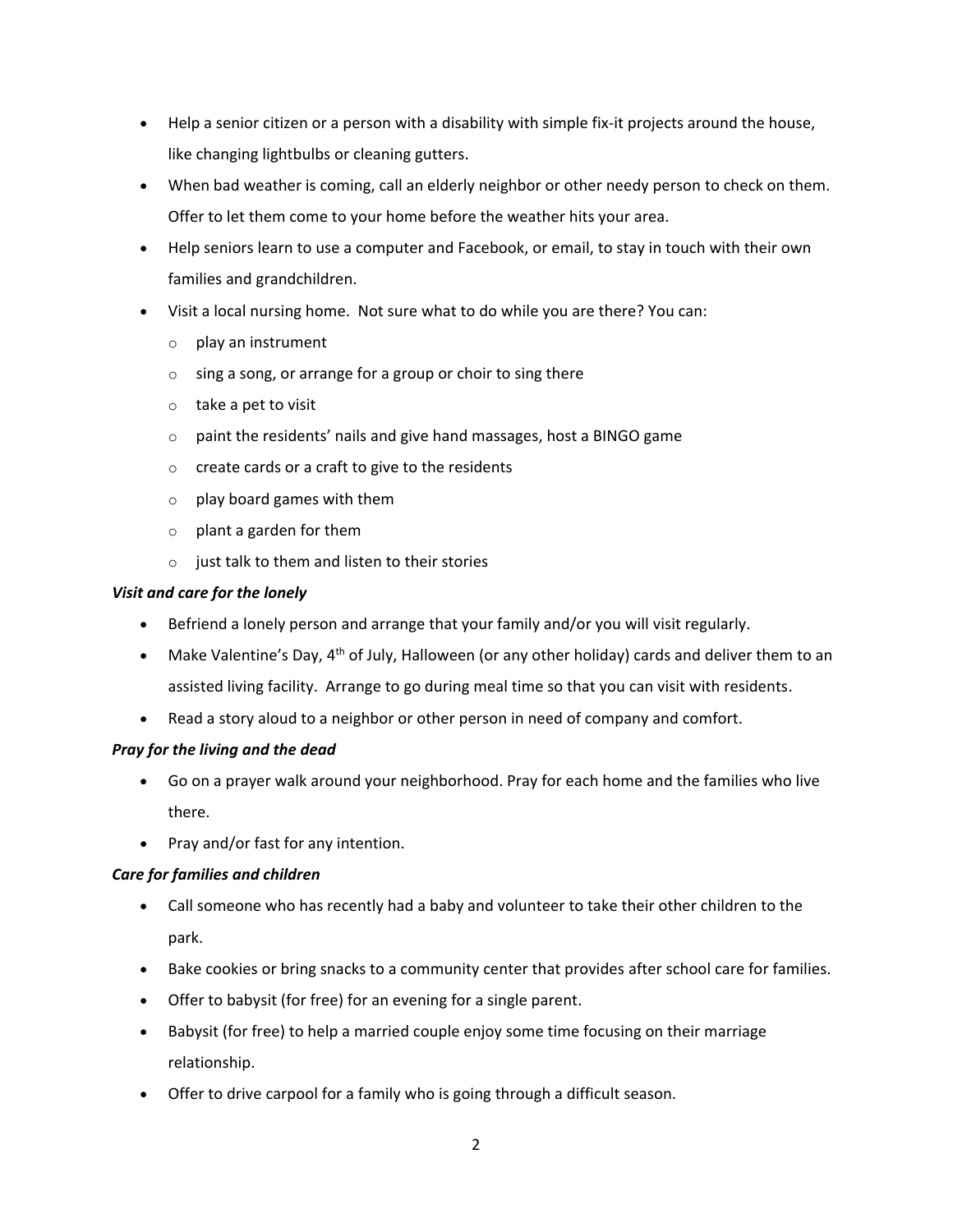- Invite a new family in your church over for dinner.
- If you are crafty, make blankets, bibs, and hats for your local crisis pregnancy center. Organize a diaper drive or volunteer at your local pregnancy care center or take other donations to them. (Call to learn what they need.)
- Adopt an Angel from a Giving Tree.
- Donate to Toys for Tots.

#### *Show appreciation*

- Bake cookies and take them to the police or fire station, or to your neighbors.
- Create thank you gifts for local law enforcement officers or fire fighters.
- Write thank you notes to veterans and deliver them to the VA hospital.
- Write letters or send cards/gifts to troops.
- Mow the grass, pull weeds, rake leaves, or shovel snow for a neighbor, especially for one who is out of town.
- Write a 'thank you' note to a teacher, coach, babysitter, or other special person in your life.

#### *Encourage education*

- Tutor students at a community center.
- Visit a daycare to read to the children or do craft time.
- Make "exam week care kits" of snacks, gift cards, and other fun items and a card of encouragement - for college students (particularly if you live in a college town).
- Donate books to a book drive, library, daycare, or homeless shelter.
- Collect school supplies for children whose families cannot afford them. Your children's school or school district may be holding a drive for this purpose, as well as local retailers.

## *Caring for God's nonhuman creatures*

- Hold a "dog wash" to raise money for a local animal shelter.
- Walk dogs at your local animal shelter.
- Foster a pet.
- Care for a neighbor's pet.
- Bring food, toys, old blankets/towels to a local animal shelter; call the shelter to see what they need and accept.
- Volunteer at an animal shelter doing simple tasks such as cleaning cages, answering phones, or making holiday decorations for the shelter waiting room. Contact a local shelter and speak with a volunteer coordinator to see what help is needed.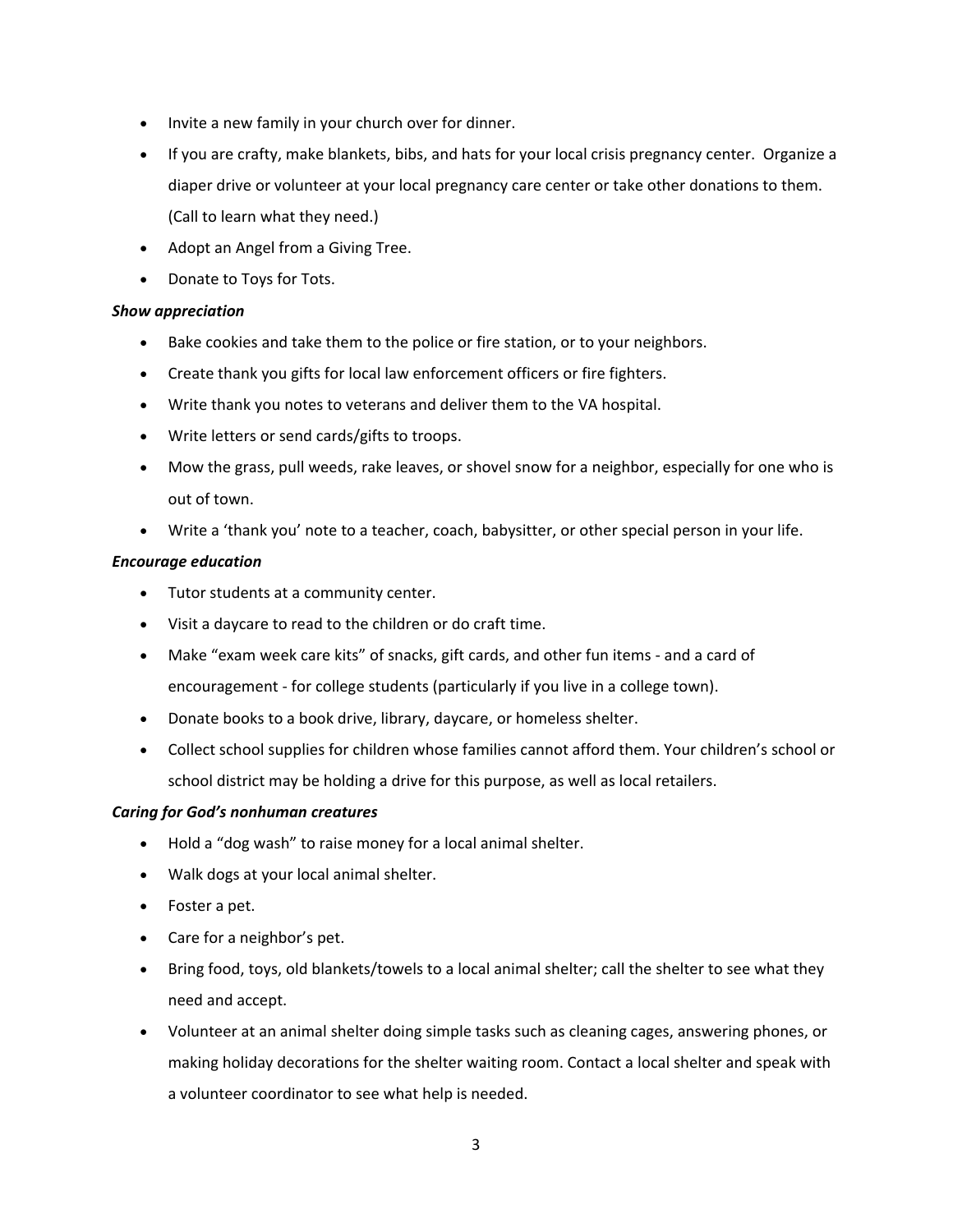## *Caring for God's good Earth*

- Help with landscaping at a local park, community center, or your church.
- Sort items at your local recycling center.
- Volunteer with a wildlife conservationist or park staff. They are usually short-handed and will be glad for you to help with different projects.
- Trash pick-up on roadways. You can contact your city/county road departments to ask about picking up garbage from roads.
- Trash pick-up on wildlife management areas (WMAs) or pick up trash along trails as you hike.
- Recycling of garbage from businesses.
- Invasive plant removal (parks, WMAs, roadways).
- Building/installing blue bird boxes, bat boxes (or any nesting structures). Instructions for building nesting structures can be obtained from the internet.
- Plant a neighborhood garden or a tree for all to enjoy (with proper municipal permissions, of course). <https://www.arborday.org/>
- Help clean up a local waterway.
- Begin composting at home and/or encourage another organization to do so.
- Recycle at home and/or encourage an organization you belong to to recycle.
- Turn off lights and other electronic devices to save energy, encourage others to do so too.
- Carpool and merge errands in order to save fuel and reduce emissions, encourage others to do so too.
- Always seek ways to reduce your use of Earth's limited resources: *Refuse/Reduce/Reuse/Recycle.*
- Create a habitat for wildlife: [https://www.nwf.org/en/Garden-for-Wildlife/Create.](https://www.nwf.org/en/Garden-for-Wildlife/Create)
- Partner with these groups to sponsor or adopt endangered species and/or their habitats:
	- o Nature Conservancy: "Adopt an Acre" or "Rescue the Reef" <https://www.nature.org/>
	- o Rainforest Alliance: "Adopt-a-Rainforest" <https://www.rainforest-alliance.org/>
	- o World Wildlife Fund<https://www.worldwildlife.org/>

## *For those with athletic interests*

 Volunteer at a Special Olympics event. There are hundreds of Special Olympics offices around the world, and all of them need volunteers at various times during the year.

[www.specialolympics.org](http://www.specialolympics.org/)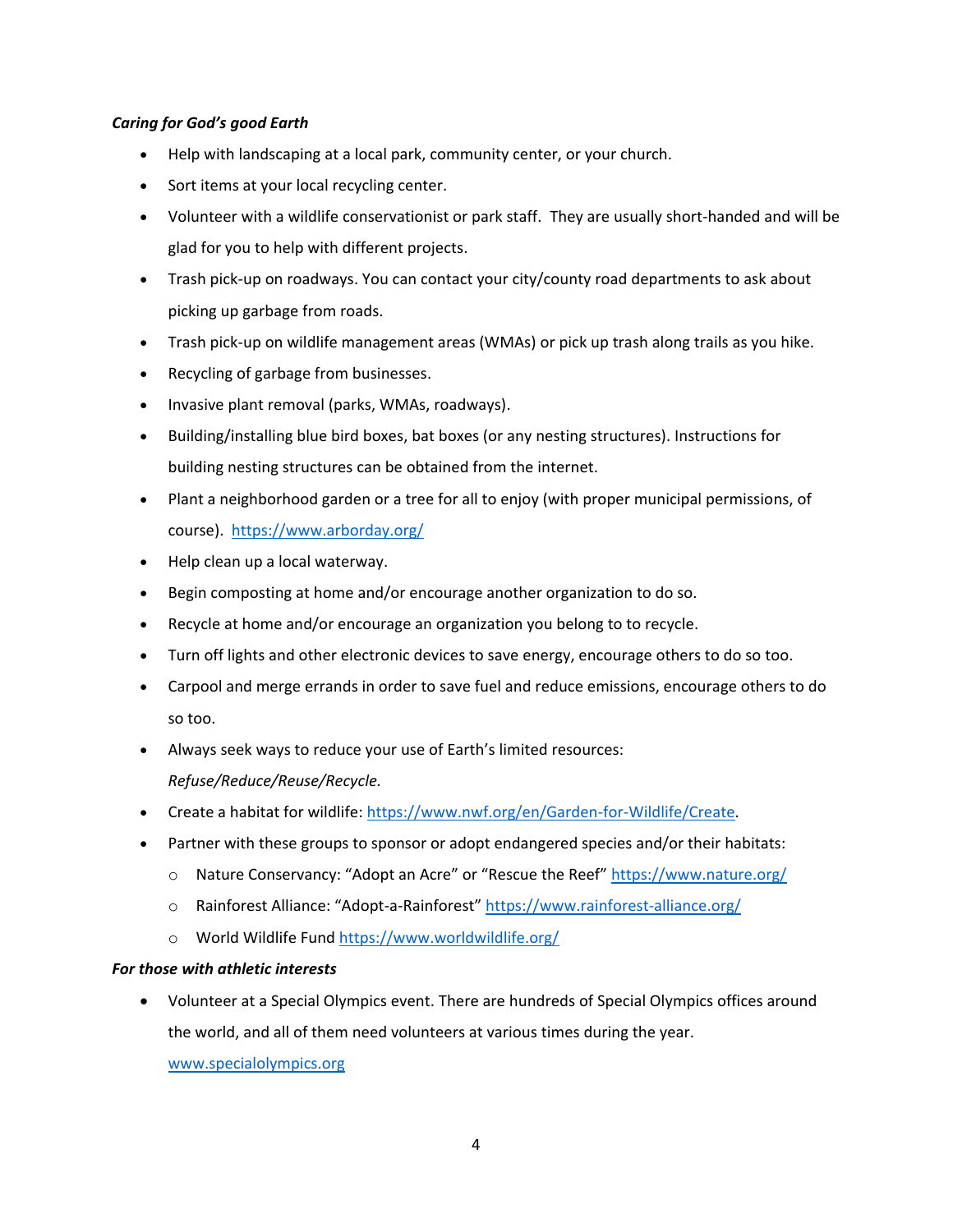- There are fund-raising walks and runs held year-round. Volunteer to help, or sign up to participate in one of these charity walk/runs.
- Volunteer to help coach a youth sports team.

#### *Other ideas*

- Go on a mission trip which aims to serve in whichever way you feel called. It can last for part of just one day, or it can last for a week or more.
	- o See U.S. mission opportunities offered through World Vision: [http://www.worldvisionusprograms.org/us\\_missions.php](http://www.worldvisionusprograms.org/us_missions.php)
	- o For parishes: consider the *Families on a Mission* resource <https://www.cmdnet.org/cmd-webinar-listings/product/77-families-on-a-mission>
- Ask a ministry in your church to give you a specific item you can provide for them. Hold a garage sale or find other ways to raise the money to buy it.
- Help to clean your church.
- If you have a local organization, or if your church collects donated items, volunteer to help sort and shelve the items.
- Organize or volunteer at a charity auction, or donate items or services.
- Ask for donations for others rather than a gift for yourself at a birthday party or other occasion. Or, ask for a non-perishable food item for your local food pantry in addition to a regular gift.
- Buy gifts to give from an organization that supports others, such as Serrv. [www.serrv.org](http://www.serrv.org/)
- There are many ready-made opportunities to volunteer at your local church or school.
- Find an organization that needs blankets. (The maternity wards in hospitals, homeless shelters, and Women's centers are great places to start.) It's easy to make fleece blankets, children as young as six can participate. All that is required is fleece material and scissors. The size will depend on where you plan to take the blankets. (Ask the person at the cutting counter of your local fabric store! Tell her (or him) the purpose of the blanket (baby blanket, lap quilt, twin blanket…) and she (or he) may be able to help you choose the right amount of fabric.
	- o Instructions:
		- Cut a 5 inch square piece of paper or cardboard to use as a pattern. Lay the pattern on a corner of your fabric and cut off the corner. Repeat on the remaining three corners.
		- Cut strips in the fabric along one edge. The strips should be about 3/4 inch wide and the same depth as your pattern (5 inches).